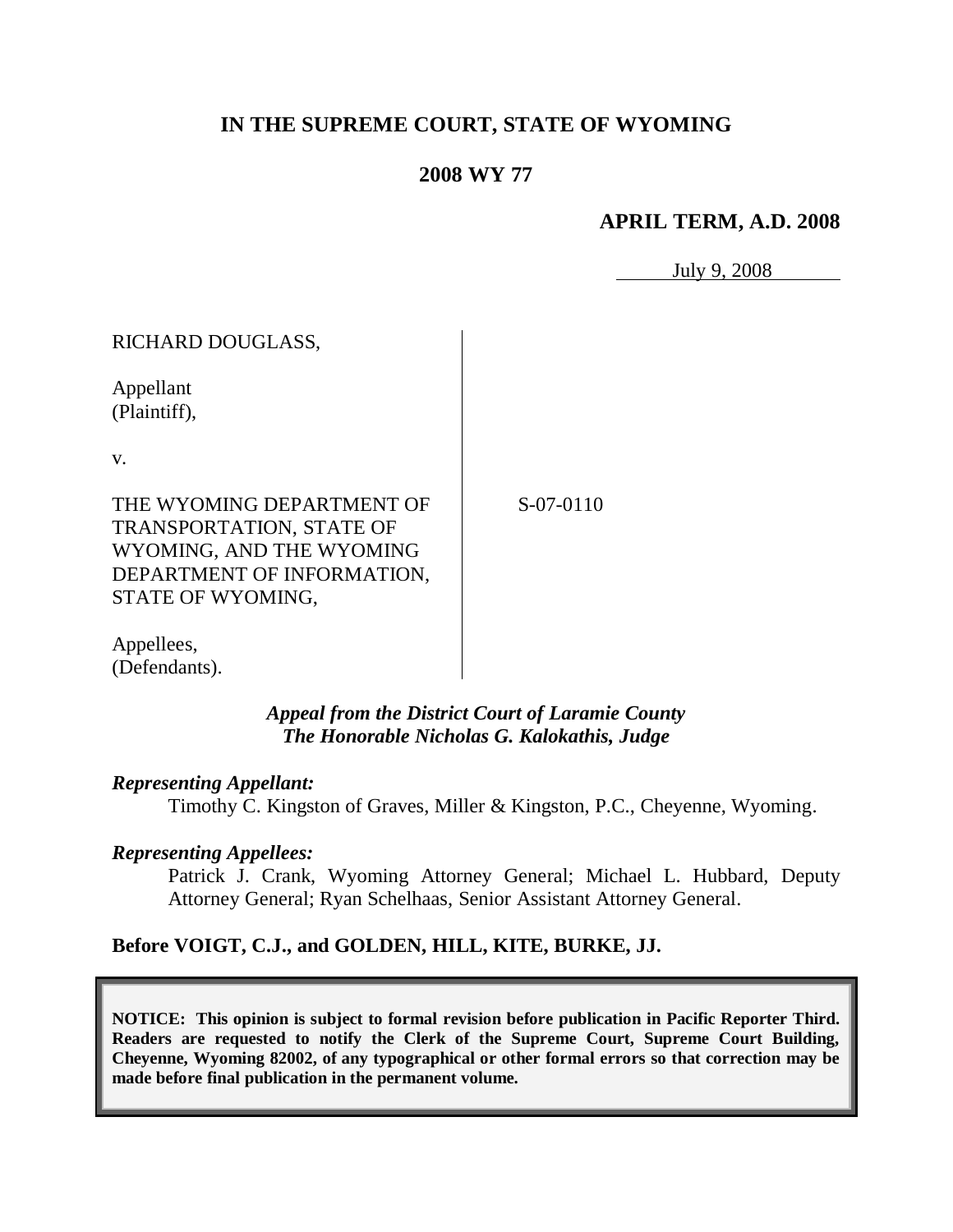### **KITE, Justice.**

[¶1] Richard Douglass sought review in the district court of a decision by the Wyoming Department of Transportation (WYDOT) denying him a salary increase. After allowing him the opportunity to show why his petition for review should not be dismissed for late filing, the district court dismissed the petition for lack of jurisdiction. Mr. Douglass appealed, claiming there was no final agency action starting the 30 days for filing a petition for review or, alternatively, if there was final agency action, the district court erred in dismissing his petition because he showed excusable neglect. We reverse.

### **ISSUES**

[¶2] Mr. Douglass presents the following issues:

1. Have the Appellees made a "final agency decision," triggering the Appellant"s deadline to file a petition for review?

2. Was there "excusable neglect" justifying the Appellant's filing of his Petition for [R]eview [63] days after the Appellees' "final agency decision"?

3. Did the District Court commit reversible error of fact and law when it dismissed the Appellant"s Petition for Review?

WYDOT states the issue as follows:

Did the district court correctly dismiss Douglass' untimely Petition for Review?

#### **FACTS**

[¶3] Mr. Douglass was employed by WYDOT. On February 1, 2006, WYDOT reclassified his position but did not increase his salary. Beginning in April of 2006, Mr. Douglass attempted to appeal the salary decision through the chain of command. Apparently, his efforts were not successful and, on September 21, 2006, he filed a written grievance with WYDOT"s director, John Cox, requesting that his salary be increased due to the reclassification. In accordance with the State of Wyoming Personnel Rules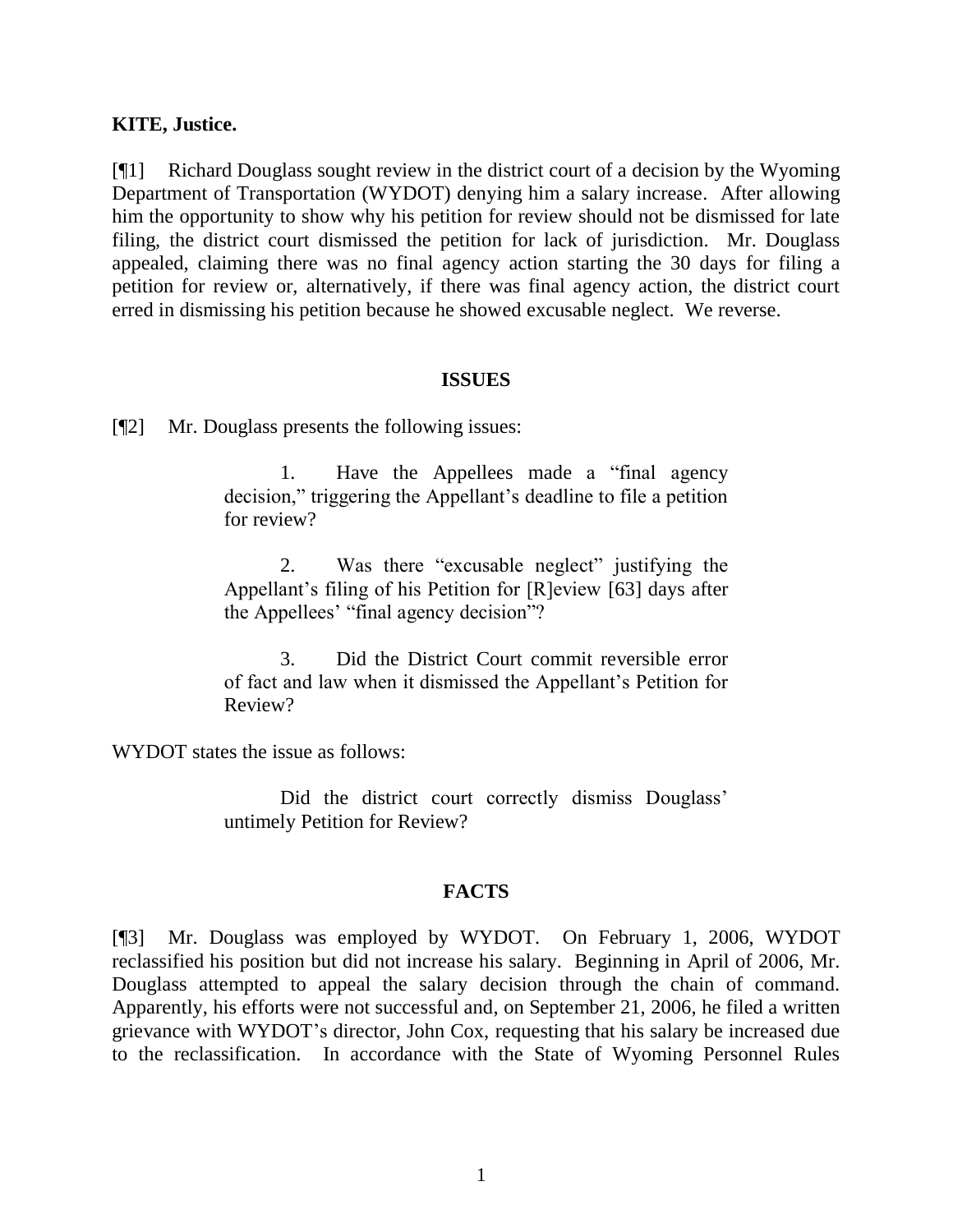(personnel rules), Mr. Cox designated Pat Collins, WYDOT assistant chief engineer, to consider the grievance. $<sup>1</sup>$ </sup>

[¶4] By memorandum dated October 24, 2006, Mr. Collins informed Mr. Douglass that he was recommending a salary increase. Mr. Collins also told Mr. Douglass that he was recommending retroactive payment to Mr. Douglass of the amount of the increase from the time his position was reclassified.

[¶5] One week later, Mr. Collins sent Mr. Douglass an e-mail advising him that the Wyoming Department of Administration and Information (A&I) had reviewed his decision and concluded that Mr. Douglass was not entitled to the salary increase. Mr. Collins apologized and stated, "I will continue to look at this, and want to discuss it with you." According to Mr. Douglass, he and Mr. Collins had several subsequent discussions concerning his salary and Mr. Collins did not advise him then, or at any time, that A&I"s conclusion was the final word on his grievance. Rather, Mr. Douglass understood that WYDOT was still considering his grievance. Mr. Douglass received no further written communication from WYDOT concerning his grievance.

[¶6] On November 30, 2006, Mr. Douglass wrote a letter to A&I requesting the establishment of a grievance committee to hear his salary complaint. By letter dated December 15, 2006, A&I denied his request. Sixty-three days later, on February 16, 2007, Mr. Douglass filed a petition in district court for review of WYDOT"s decision to deny his salary increase request and A&I's decision to deny his grievance committee request. Mr. Douglas attached Mr. Collins" October 24, 2006, letter and A&I"s December 15, 2006, letter to his petition.

[¶7] The district court entered an order to show cause why the petition should not be dismissed due to lack of jurisdiction pursuant to W.R.A.P.  $2.01$ <sup>2</sup> Mr. Douglass responded, claiming excusable neglect under W.R.A.P. 12.04, which provides:

 $2$  W.R.A.P. 2.01 is applicable to appeals from trial courts to appellate courts. It provides as follows:

#### **Rule 2.01. How and when taken; cross-appeals and dismissals.**

 $\overline{a}$ <sup>1</sup> Wyoming State Personnel Rules, Chapter 12, Section  $5(d)$  provides in pertinent part:

Within seven (7) days of receiving the written grievance, the agency head or his/her designee and the appropriate management employee shall hold a conference with the employee to resolve the dispute and render a decision, in writing, to the employee . . . .

<sup>(</sup>a) An appeal from a trial court to an appellate court shall be taken by filing the notice of appeal with the clerk of the trial court within 30 days from entry of the appealable order and concurrently serving the same in accordance with the provisions of Rule 5, Wyo. R. Civ. P., (or as provided in Wyo. R. Cr. P. 32 (c) (4)). The pro se filing of a notice of appeal by an inmate confined in a penal institution is additionally subject to the provisions of Rule 14.04. Within five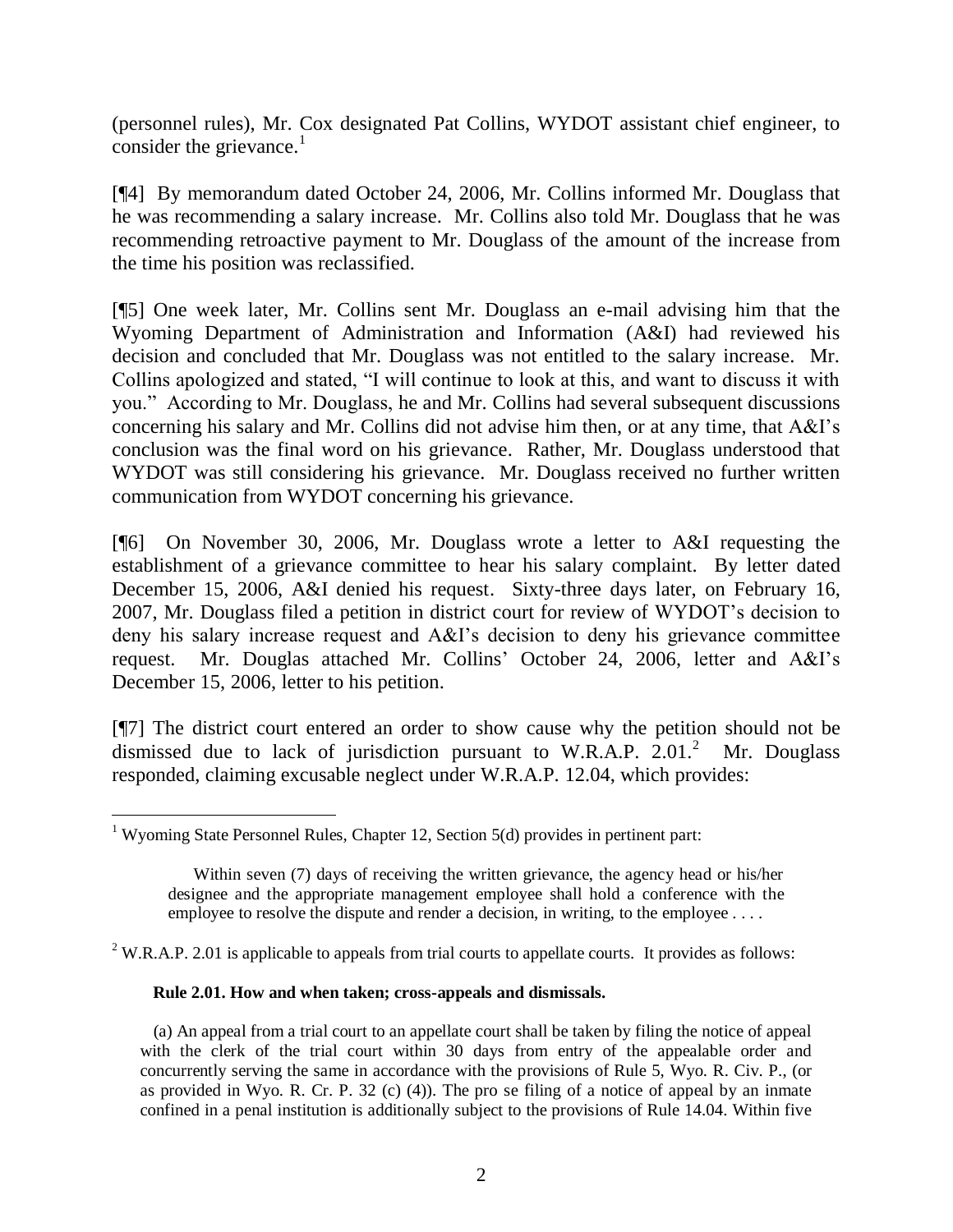(a) In a contested case, or in an uncontested case, even where a statute allows a different time limit on appeal, the petition for review shall be filed within 30 days after service upon all parties of the final decision of the agency . . . .

(b) Upon a showing of excusable neglect the district court may extend the time for filing the petition for review, said extension not to exceed 30 days from the expiration of the original time prescribed in paragraph (a).

[¶8] Neither WYDOT nor A&I filed a response. The district court dismissed Mr. Douglass' petition without a hearing, finding that A&I's December 2006 letter denying the grievance committee request was the final agency decision; the time for seeking judicial review had expired; and Mr. Douglass had not shown excusable neglect justifying an extension of time. Mr. Douglass appealed from the district court's order dismissing his petition.

### **STANDARD OF REVIEW**

[¶9] The district court dismissed Mr. Douglass" petition for review for want of jurisdiction. Whether a court has jurisdiction is a question of law to be reviewed *de novo*. *SEG v. GDK*, 2007 WY 203, ¶ 4, 173 P.3d 395 (Wyo. 2007).

[¶10] In deciding that it lacked jurisdiction, the district court made the following determinations: A&I's letter constituted final agency action starting the time for filing a petition for review; Mr. Douglass" petition was not filed within 30 days of the letter; and, Mr. Douglass failed to show excusable neglect entitling him to an extension. We give no special deference to these conclusions. *Pinther v. State Dep't of Admin. and Info.,* 2007

 $\overline{a}$ 

days of the filing of the notice of appeal with the clerk of the trial court, a copy of the notice of appeal shall also be filed with the clerk of the appellate court, and in a criminal case upon the office of public defender and the office of attorney general.

 <sup>(1)</sup> Upon a showing of excusable neglect, the trial court in any action may extend the time for filing the notice of appeal not to exceed 15 days from the expiration of the original time prescribed, provided the application for extension of time is filed and the order entered prior to the expiration of 45 days from entry of the appealable order; appellant shall promptly serve appellee a copy of the order extending the time. If such an order is issued, it shall be appended to the notice of the appeal.

 <sup>(2)</sup> If a timely notice of appeal is filed by a party, any other party may file a notice of appeal within 15 days of the date on which the first notice of appeal was filed.

 <sup>(</sup>b) If an appeal has not been docketed with the appellate court, the parties, with the approval of the trial court, may dismiss the appeal by stipulation filed in that court, or that court may dismiss the appeal upon motion and notice by appellant.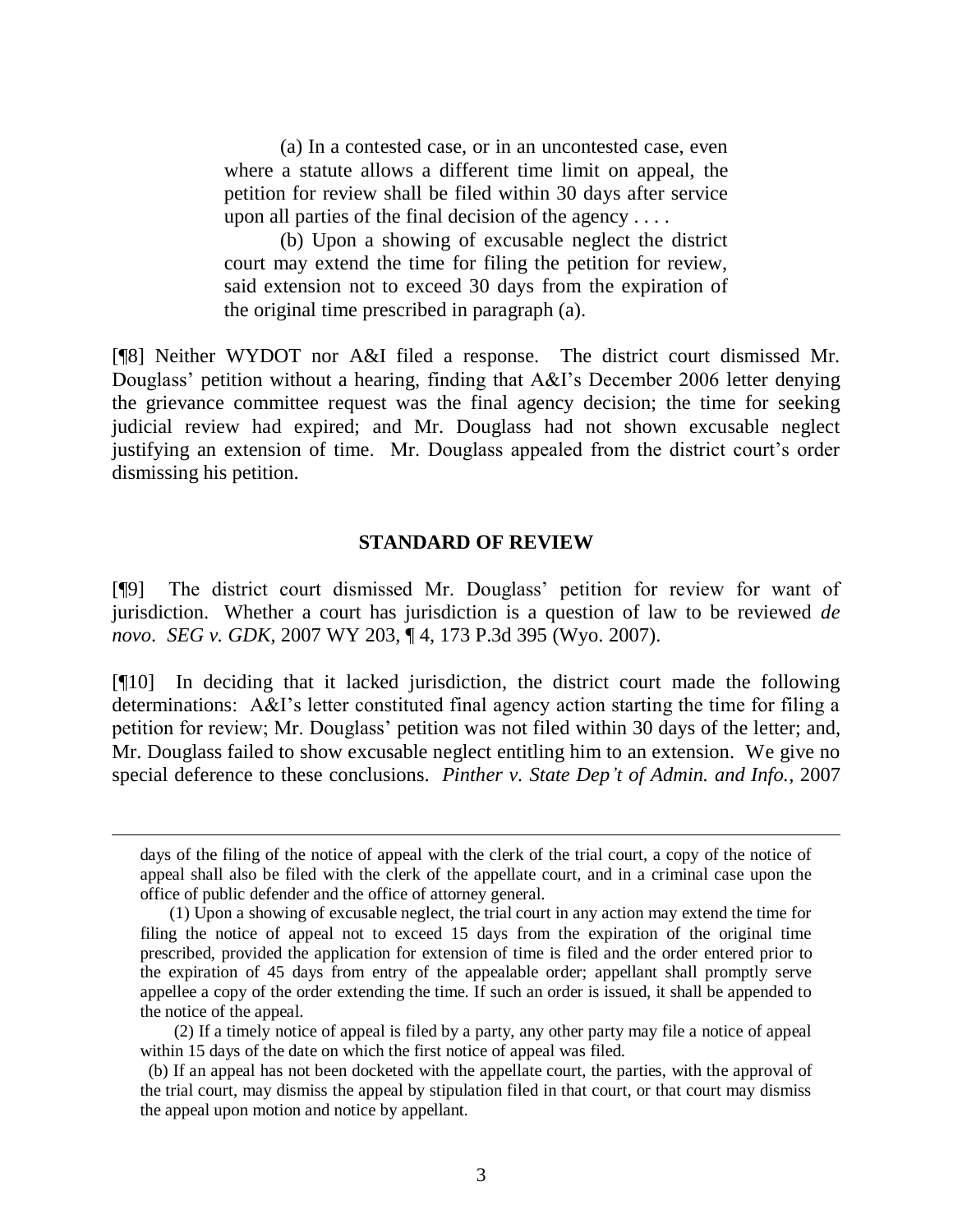WY 56, ¶ 6, 155 P.3d 196, 197 (Wyo. 2007). Instead, we review the case as if it had come directly to us from the administrative agency. *Id*.

# **DISCUSSION**

[¶11] WYDOT contends that the district court properly dismissed Mr. Douglass" petition for review because, upon determining that the petition was untimely, the court did not have jurisdiction. Mr. Douglass asserts that there was no final agency "action," only "inaction." Therefore, he asserts, either his petition was premature and the matter should be remanded to WYDOT for a final decision, or his grievance should be deemed to have been denied after a reasonable time and his petition for review was timely from the deemed denied date.

[¶12] The filing of a timely, properly authorized, petition for review of administrative action is mandatory and jurisdictional. *Chevron U.S.A., Inc.*, *v. Dep't of Revenue*, 2007 WY 62, ¶ 7, 155 P.3d 1041, 1043 (Wyo. 2007). Whether a petition is timely under W.R.A.P. 12.04 depends upon whether it is filed "within 30 days after service upon all parties of the final decision of the agency." Thus, the parties are correct that the first question we must consider is whether there was a final agency decision.

[¶13] Mr. Douglass contends that after he received Mr. Collins" e-mail informing him that he was not entitled to a salary increase (but that Mr. Collins would "continue to look at this"), he and Mr. Collins did, in fact, continue to meet and discuss the matter and neither Mr. Collins nor WYDOT ever gave him a final answer. He further contends that A&I"s letter denying the grievance committee did not advise him that it was a final determination and also did not advise him of his right to appeal or the deadline for filing an appeal. Mr. Douglass asserts that when A&I denied his grievance committee request, he understood WYDOT was still considering his salary increase and had not made a final determination. Mr. Douglass contends that by February 2006, when he still had heard nothing, he filed a petition for review.

[¶14] WYDOT addresses Mr. Douglass" argument in a footnote in its brief. WYDOT claims first that Mr. Douglass is estopped from asserting the December A&I letter was not a final agency decision because the assertion contradicts his earlier position that he was seeking review of the December A&I letter. WYDOT claims second that the A&I letter constituted the final agency decision because, pursuant to Chapter 12, §§ 5(d) and 5(e) of the personnel rules and *Pinther*, ¶ 3, 155 P.3d at 197, the denial of a grievance committee is the last step in the grievance process and starts the time for filing a petition for review.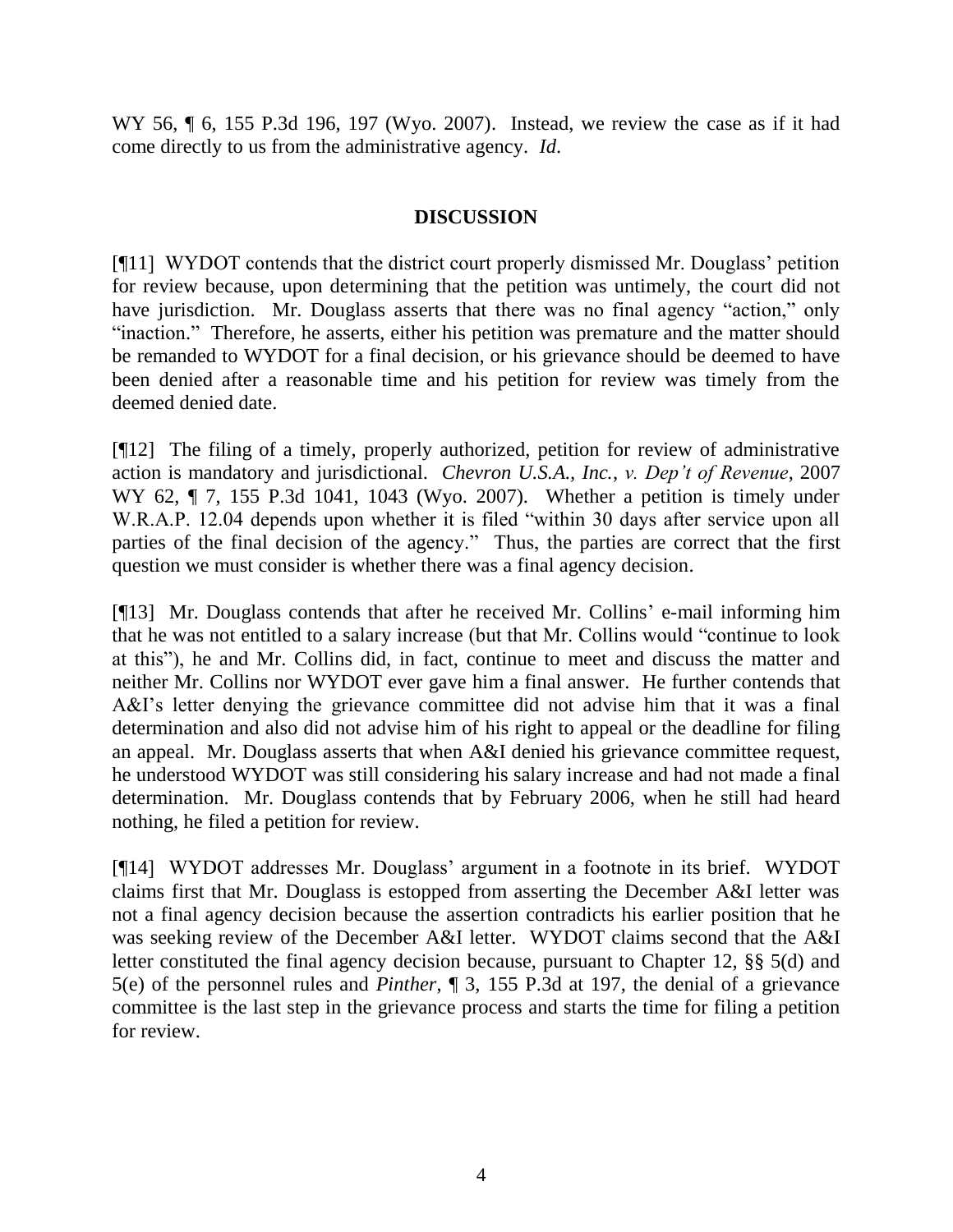[¶15] It is clear from the record that Mr. Douglass sought review of both WYDOT"s decision that he was not entitled to a salary increase and A&I"s letter denying his request for a grievance committee. We do not find his assertion that the A&I letter was not a final agency decision contradictory to his petition seeking review of the A&I letter. Mr. Douglass is not estopped from seeking review of both agency actions and then making the argument that the district court erred in dismissing his petition because there was no final agency action by WYDOT and the A&I letter was not the final agency decision for purposes of W.R.A.P. 12.04.

[¶16] We turn to the question of whether either Mr. Collins" e-mail or A&I"s letter constituted final agency action within the meaning of W.R.A.P. 12.01 and 12.04. The latter provision is quoted above. W.R.A.P. 12.01 provides as follows:

> To the extent judicial review of administrative action by a district court is available, any person aggrieved or adversely affected in fact by a final decision of an agency in a contested case, *or who is aggrieved or adversely affected in fact by any other agency action or inaction*, or who is adversely affected in fact by a rule adopted by that agency, may obtain such review as provided in this rule. All appeals from administrative action shall be governed by these rules.

(emphasis added.) This was not a contested case and Mr. Douglass did not claim he was adversely affected by an agency rule. Therefore, Mr. Douglass' right to judicial review arose from the alleged adverse effect of "agency action or inaction." We begin with consideration of the last written communication Mr. Douglass received from WYDOT, Mr. Collins' e-mail.

[¶17] This Court has said: "A final administrative order is one ending the proceedings, leaving nothing further to be accomplished. If the agency retains the matter for further action, the order is not final." *MGTC, Inc. v. Public Serv. Comm'n*, 735 P.2d 103, 106 (Wyo. 1987) (citations omitted); *see also Board of County Comm'rs v. Exxon Mobil Corp*., 2002 WY 151, 55 P.3d 714 (Wyo. 2002). Thus, in *MGTC*, a contested case concerning the proper method for calculating the surcharge adjustment on a gas balancing account, this Court held that an agency order requiring the parties to submit documentation showing what refund, if any, was due from MGTC was not a final agency decision. In contrast, in *Ebzery v. City of Sheridan*, 982 P.2d 1251, 1254 (Wyo. 1999), we held that minutes from an agency meeting, rather than a written order entered six weeks later, constituted the final agency decision because the minutes unequivocally granted the variance requested, the agency adopted findings which were dictated into the record at the close of the meeting, the agency did not inform the parties the matter was subject to further consideration, and there was nothing left to accomplish after the meeting. *See also Exxon*, ¶ 30, 55 P.3d at 722.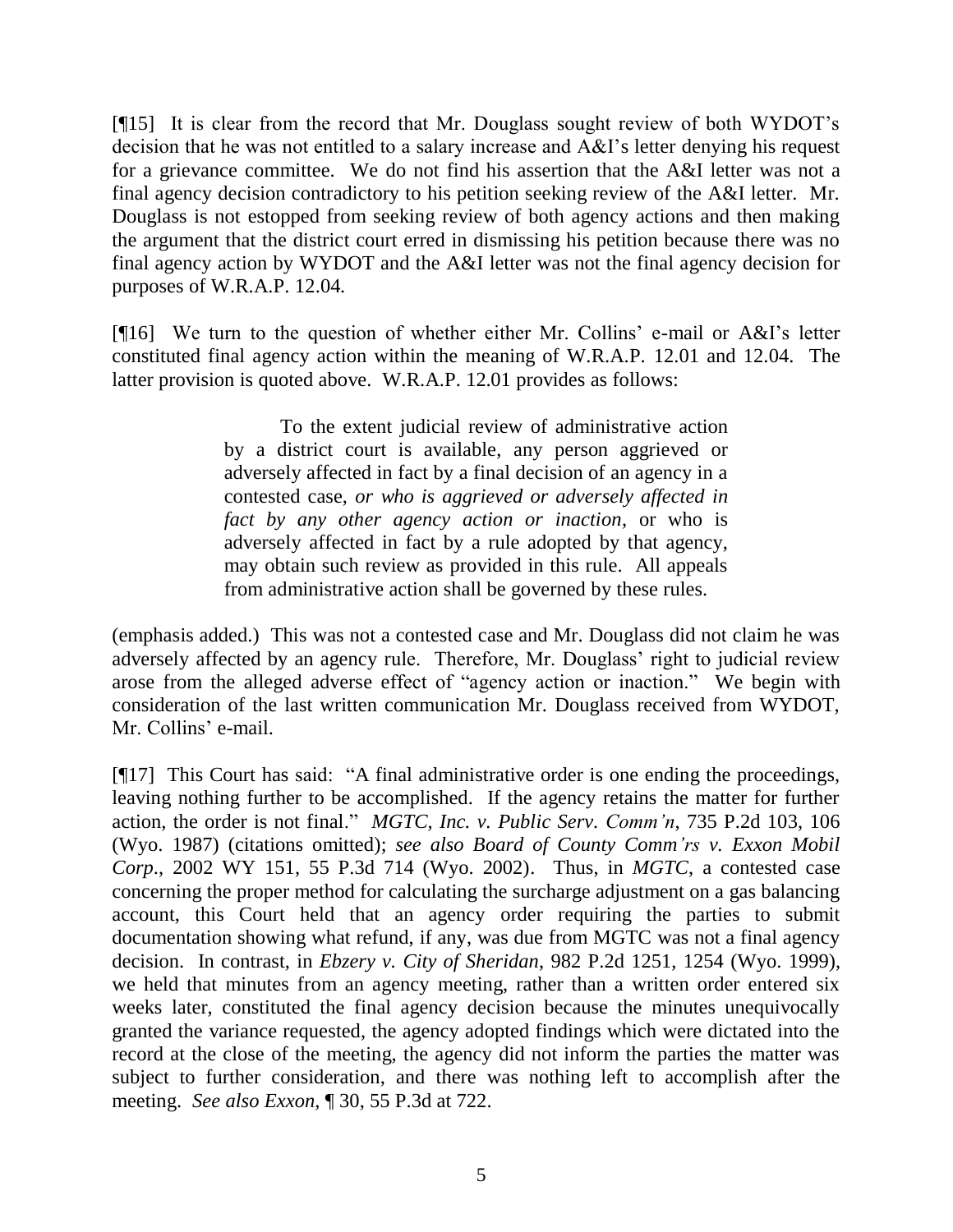[¶18] In the present case, it was not at all clear that Mr. Collins' e-mail ended the proceedings and left nothing further to be accomplished. The full, unedited text of the email follows:

| From:    | Pat Collins               |
|----------|---------------------------|
| To:      | Douglass, Rich            |
| Date:    | Tue, Oct 31, 2006 5:52 PM |
| Subject: | Grievance                 |

Rich:

Just tried to call you. Please call me asap. A&I HR reviewed my decision and said the August 2005 pay table I used was never in effect, and that I should have compared 2004 and 2006. This effectively negates my decision, as this comparison shows the entry at BA01B in "04 to be higher than the entry at PC01 in "06. My sincere apology. I will continue to look at this, and want to discuss it with you.

[¶19] At the time he received the e-mail, Mr. Douglass previously had received Mr. Collins" letter, two and one-half pages in length and written on WYDOT stationary, notifying him that he, as the WYDOT director's designee, was recommending the salary increase. The e-mail, while notifying Mr. Douglass that A&I had effectively negated Mr. Collins" decision, also advised Mr. Douglass that Mr. Collins would continue to look at the issue and wanted to discuss it further, suggesting that the matter was not closed as far as WYDOT was concerned. In his affidavit, which WYDOT did not refute, Mr. Douglass averred that he and Mr. Collins had several subsequent discussions about the increase and Mr. Collins did not advise him that WYDOT had made a final decision. Mr. Douglass did not receive any further written communications from WYDOT informing him of its final decision. Mr. Douglass averred that he believed WYDOT was still considering the matter. Under these circumstances, we hold that Mr. Collins" e-mail did not constitute the final agency decision for purposes of W.R.A.P. 12.04.

[¶20] Despite having not received a final decision from WYDOT, Mr. Douglass wrote to A&I and requested the establishment of a grievance committee to hear his salary complaint. Chapter 12, Section 5(e) addresses grievance committees:

> (e) If the decision of the agency head or the designee is unsatisfactory to the employee and if the grievance involves a written reprimand, a disciplinary suspension or an involuntary reappointment, the employee may, within ten (10) days of the date of the decision, request the establishment of a Grievance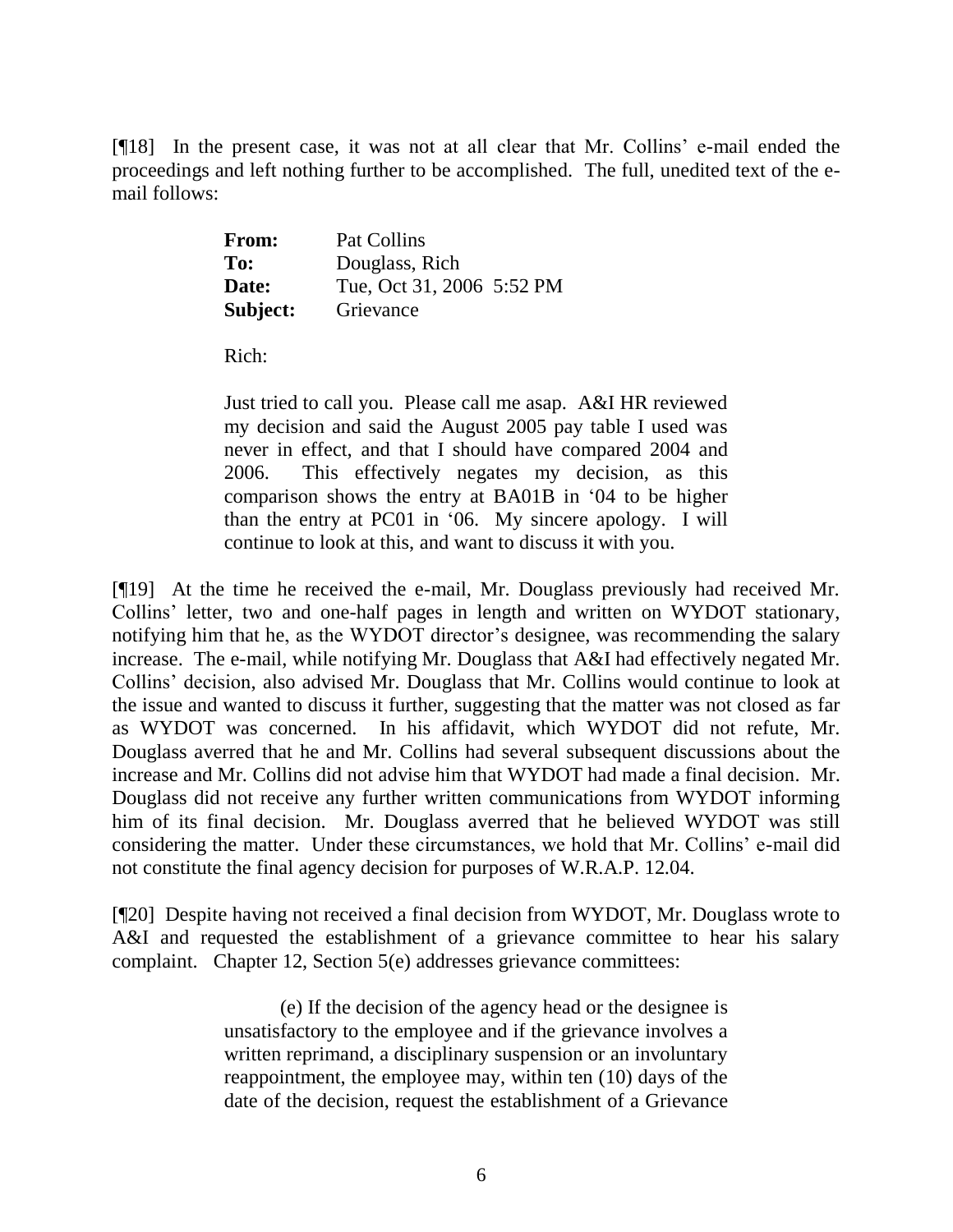Committee. *Other matters may be considered by a Grievance Committee at the discretion of the State Human Resources Administrator.* All requests shall be submitted, in writing, to the State Human Resources Administrator and shall include the nomination of an individual to serve as a Grievance Committee member.

(emphasis added.) Pursuant to this provision, the decision whether to grant Mr. Douglass' request for a grievance committee was discretionary because his grievance involved a salary dispute and not a reprimand, suspension or reappointment. A&I"s human resources administrator exercised his discretion and denied Mr. Douglass' request. We must decide whether the denial of his request for a grievance committee constituted "the final agency decision" starting the time for filing a petition for review in district court.

[¶21] The personnel rules do not clearly state what happens in the grievance process after A&I"s human resources administrator denies a request for the establishment of a grievance committee to consider a matter other than a reprimand, suspension or reappointment. Chapter 12, Section 5(h)(ii) clearly provides that a decision made by a grievance committee is final unless the grievance involves a disciplinary suspension or dismissal in which case the employee is entitled to a personnel appeal hearing pursuant to Chapter 12, Section 6. Section 6 also clearly provides that a decision after a personnel appeal hearing is final. These provisions do not apply to Mr. Douglass. His grievance did not involve the issues necessary to invoke Section 6; his request for a grievance committee under Section 5 was denied and so no decision was made by a grievance committee. Nowhere do the rules state that A&I"s decision to deny a request for a grievance committee is a "final agency decision."

[¶22] Chapter 12, Section 5(d) provides in pertinent part:

A decision by the agency head or the designee shall be the final step in the grievance procedure unless the grievance involves a dispute in accordance with Section 5(e) of this chapter.

Reading this provision together with Chapter 12, Section 5(e), it appears that the final step in the administrative grievance process is the decision by the employee"s agency, unless the grievance is one entitling the employee to a grievance committee decision. Thus, in Mr. Douglass' case, the last step would have been WYDOT's final decision to grant or deny his request for a salary increase—if WYDOT had issued one. We have already determined that Mr. Collins" e-mail to Mr. Douglass did not constitute "the final agency decision" within the meaning of W.R.A.P. 12.04(a). Thus, there was no final agency decision starting the 30 days for filing a petition for review.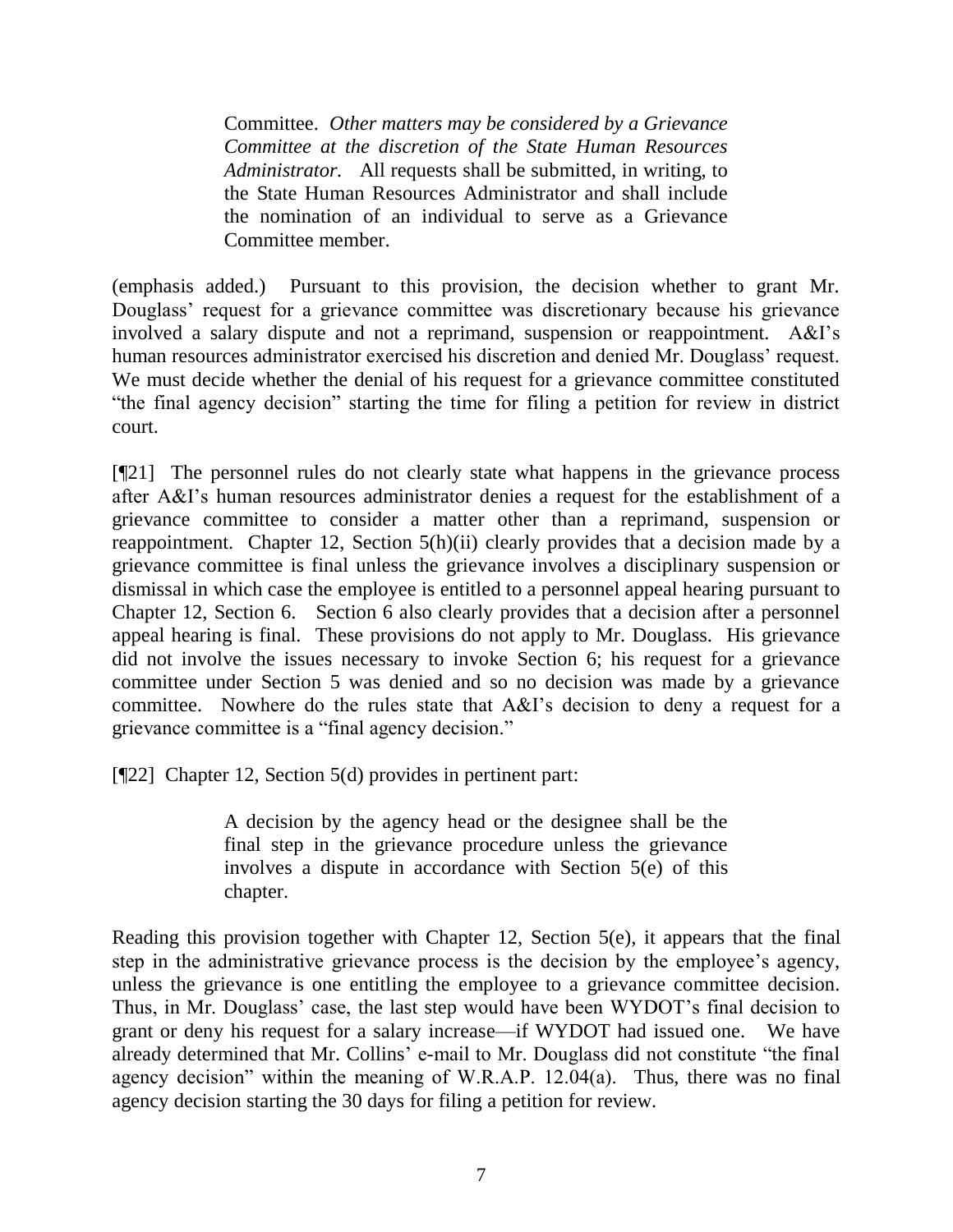[¶23] WYDOT argues that the A&I letter was the final agency decision because it ended the grievance process and, in *Pinther*, ¶ 8, 155 P.3d at 198, this Court treated a similar grievance committee denial as a final agency decision. Mr. Pinther was an employee of A&I. He sought a job reclassification and salary increase. An A&I supervisory employee advised him in writing that his salary was within the fair and equitable range for the classification and would not be increased. The supervisor also informed him that he could file a grievance with the department head.

[¶24] Mr. Pinther submitted a grievance to the head of A&I. They met, discussed Mr. Pinther's grievance, and Mr. Pinther sent a follow-up letter. His agency head did not respond and so Mr. Pinther requested a grievance committee, which A&I"s human resources administrator denied. Mr. Pinther filed a petition for review in district court where the denial was upheld. He then appealed to this Court claiming that A&I's department head, the human resources administrator and the district court denied him the benefit of a hearing, the opportunity to cross-examine witnesses and due process.

[¶25] We held that the personnel rules did not entitle Mr. Pinther to a hearing and the opportunity to cross-examine witnesses when he presented his grievance to the human resources administrator; rather, the decision to establish a grievance committee was discretionary. *Id*. Given the evidence showing that Mr. Pinther actually received a 9.5% salary increase, we further held there was no abuse of discretion in denying his request. *Id*. ¶ 9, 155 P.3d at 198. We also concluded that Mr. Pinther did not make an adequate showing that under the circumstances he was due more process than he received. *Id*., ¶ 10, 155 P.3d at 198.

[¶26] In *Pinther* this Court was not asked to decide whether A&I"s denial of a grievance committee constituted the final agency decision for purposes of W.R.A.P. 12.04. The issue Mr. Pinther presented was whether he was entitled to a hearing and the opportunity to cross-examine witnesses at each stage of the grievance process, that is, before the A&I department head, the A&I human resources administrator and the district court. We held that he was not. Although the denial of a grievance committee was treated as the final agency decision, the question was not raised or decided by this Court.

[¶27] Moreover, in *Pinther* the agency supervisor clearly denied Mr. Pinther"s request for a salary increase. In contrast, Mr. Collins initially informed Mr. Douglass that he was recommending a salary increase and then later told him by e-mail that A&I had negated his decision. However, he also said he would continue to look at the issue. Unlike Mr. Pinther, Mr. Douglass never had a formal decision from anyone in his agency unequivocally denying his request.